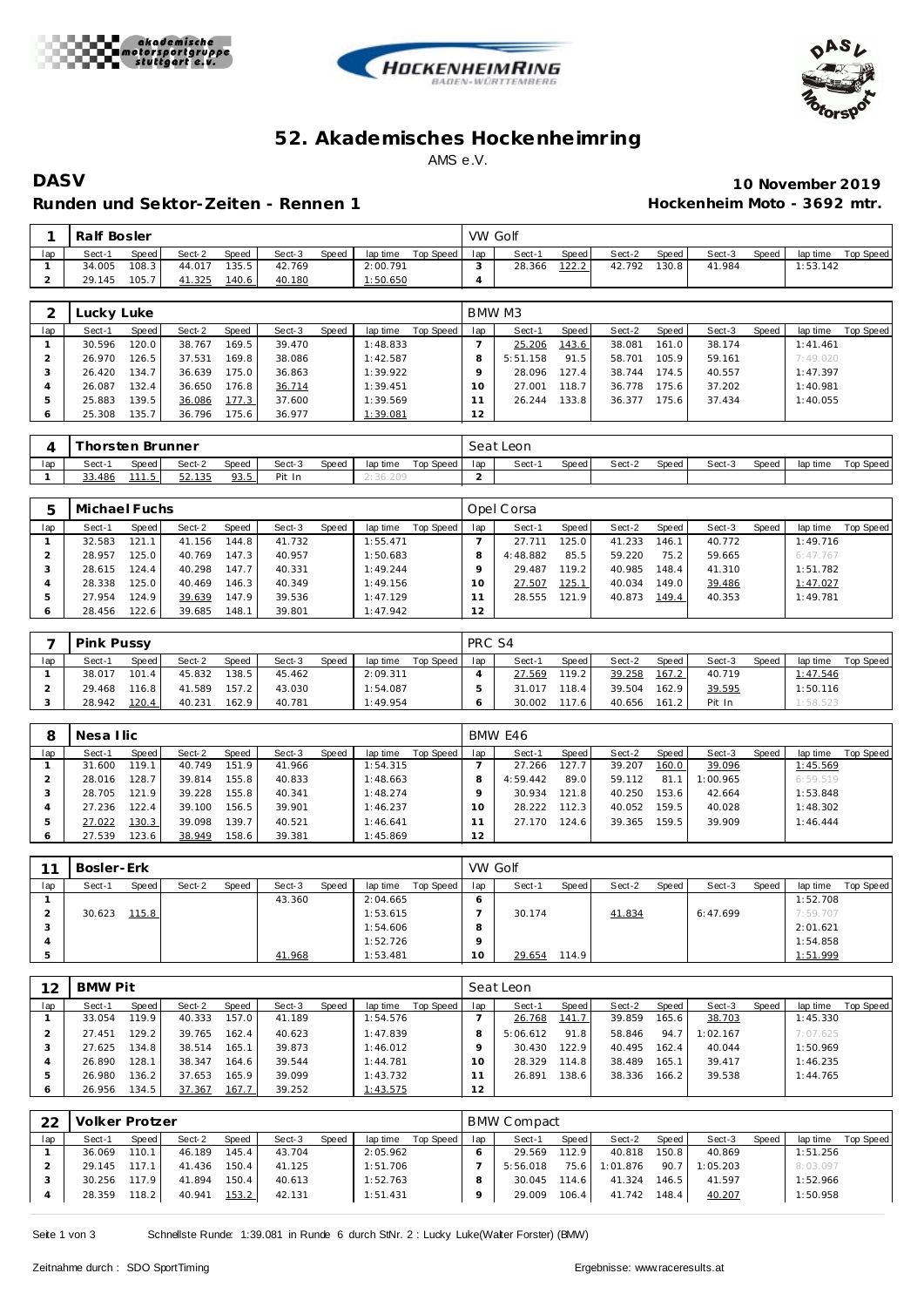





## **52. Akademisches Hockenhe imring** AMS e.V.

**DASV 10 November 2019 Runden und Sektor-Zeiten - Rennen 1 Hockenheim Moto - 3692 mtr.**

| 1:52.957<br>$\blacksquare$<br>40.873<br>: 49.321<br>116.0<br>30.919<br>144.8<br>151.9<br>39.985<br>41.426<br>41.165<br>117.4<br>27.910<br>10 |  |  |  |  |  |  |  |  |
|----------------------------------------------------------------------------------------------------------------------------------------------|--|--|--|--|--|--|--|--|
|                                                                                                                                              |  |  |  |  |  |  |  |  |

| 23  | Marcel Ruoff |       |        |       |        |       |          |           |     | Renault Clio III Cup |       |        |       |        |       |          |           |
|-----|--------------|-------|--------|-------|--------|-------|----------|-----------|-----|----------------------|-------|--------|-------|--------|-------|----------|-----------|
| lap | Sect-1       | Speed | Sect-2 | Speed | Sect-3 | Speed | lap time | Top Speed | lap | Sect-1               | Speed | Sect-2 | Speed | Sect-3 | Speed | lap time | Top Speed |
|     |              |       |        |       |        |       | 1:59.432 |           |     | 27.353               | 125.7 | 39.715 | 150.0 | 39.022 |       | 1:46.090 |           |
|     | 28.727       | 125.6 | 39.951 | 145.2 | 40.953 |       | 1:49.631 |           | 8   | 4:55.680             | 90.8  | Pit In |       | Pit In |       | 6:55.361 |           |
| 3   |              |       |        |       |        |       | 1:48.422 |           |     |                      |       |        | 147.5 | 40.724 |       | 1:52.167 |           |
|     | 27.552       | 127.1 | 39.011 | 149.8 | 39.269 |       | 1:45.832 |           | O   | 28.075               | 122.7 | 40.202 | 146.5 | 39.329 |       | 1:47.606 |           |
| 5   | 28.146       | 125.7 | 38.847 | 149.8 | 39.222 |       | 1:46.215 |           |     | 27.494               | 125.1 |        |       |        |       | 1:46.485 |           |
|     | 27.425       | 127.1 | 38.782 | 149.6 | 38.991 |       | 1:45.198 |           | 12  |                      |       |        |       |        |       |          |           |

| -27     | Jan Heiler |       |        |       |        |       |          |           | BMW M3 |          |       |        |       |          |       |          |           |
|---------|------------|-------|--------|-------|--------|-------|----------|-----------|--------|----------|-------|--------|-------|----------|-------|----------|-----------|
| lap     | Sect-1     | Speed | Sect-2 | Speed | Sect-3 | Speed | lap time | Top Speed | lap    | Sect-1   | Speed | Sect-2 | Speed | Sect-3   | Speed | lap time | Top Speed |
|         | 32.296     | 117.1 | 40.237 | 152.5 | 41.049 |       | 1:53.582 |           |        | 26.689   | 130.3 | 40.529 | 160.7 | 39.118   |       | 1:46.336 |           |
|         | 27.666     | 125.4 | 38.958 | 158.1 | 40.326 |       | 1:46.950 |           |        | 5:06.761 | 90.2  | 59.050 | 85.9  | 1:01.540 |       | 7:07.351 |           |
|         | 27.617     | 127.8 | 38.684 | 160.0 | 40.047 |       | 1:46.348 |           |        | 30.438   | 125.6 | 40.921 | 156.3 | 42.174   |       | 1:53.533 |           |
|         | 27.375     | 130.0 | 38.329 | 161.9 | 39.737 |       | 1:45.441 |           | 10     | 27.354   | 125.3 | 41.316 | 154.5 | 40.860   |       | 1:49.530 |           |
| ь       | 27.093     | 132.0 | 37.696 | 161.9 | 39.352 |       | 1:44.141 |           |        | 27.195   | 121.8 | 39.185 | 161.2 | 41.142   |       | 1:47.522 |           |
| $\circ$ | 26.872     | 127.8 | 37.933 | 161.4 | 39.509 |       | 1:44.314 |           | 12     |          |       |        |       |          |       |          |           |

| 32  | Carsten Müller- |       |        |       |        |       |          |           |     | Alfa Romeo Alfa 75 |       |        |                    |          |       |          |           |
|-----|-----------------|-------|--------|-------|--------|-------|----------|-----------|-----|--------------------|-------|--------|--------------------|----------|-------|----------|-----------|
| lap | Sect-1          | Speed | Sect-2 | Speed | Sect-3 | Speed | lap time | Top Speed | lap | Sect-1             | Speed | Sect-2 | Speed              | Sect-3   | Speed | lap time | Top Speed |
|     | 39.002          | 101.3 | 46.228 | 127.2 | 46.977 |       | 2:12.207 |           |     | 30.571             | '10.0 | 43.302 | 139.0              | 43.282   |       | 1:57.155 |           |
|     | 30.749          | 113.3 | 43.826 | 136.0 | 43.554 |       | 1:58.129 |           |     | 5:22.174           | 85.2  | 58.951 | 91.3               | 1:02.612 |       | 7:23.737 |           |
|     | 29.940          | 111.0 | 42.238 | 141.5 | 42.682 |       | 1:54.860 |           |     | 32.689             | 104.4 | 43.453 | 138.5              | 43.460   |       | 1:59.602 |           |
|     | 37.763          | 101.5 | 43.818 | 137.2 | 43.893 |       | 2:05.474 |           |     | 30.132             | 12.3  | 43.312 | 139.4 <sub>1</sub> | 44.841   |       | 1:58.285 |           |
|     | 30.969          | 101.5 | 43.385 | 136.5 | 44.906 |       | 1:59.260 |           | 10  | 31.109             | 106.7 | 42.553 | 139.5              | 42.764   |       | 1:56.426 |           |

| 48  | Norbert Blessing |         |        |              |        |       |          |           |        | VW Polo  |        |          |       |          |       |          |           |
|-----|------------------|---------|--------|--------------|--------|-------|----------|-----------|--------|----------|--------|----------|-------|----------|-------|----------|-----------|
| lap | Sect-1           | Speed I | Sect-2 | <b>Speed</b> | Sect-3 | Speed | lap time | Top Speed | lap    | Sect-1   | Speed  | Sect-2   | Speed | Sect-3   | Speed | lap time | Top Speed |
|     | 35.645           | 111.0   | 44.730 | 140.3        | 42.777 |       | 2:03.152 |           |        | 29.284   | 111.8  | 41.271   | 146.7 | 42.830   |       | 1:53.385 |           |
|     | 30.434           | 116.01  | 41.095 | 141.0        | 41.929 |       | 1:53.458 |           |        | 5:53.575 | 78.8   | 1:02.154 | 89.6  | 1:04.186 |       | 7:59.915 |           |
|     | 30.173           | 124.4   | 40.926 | 143.0        | 41.508 |       | 1:52.607 |           |        | 30.912   | 121.9  | 41.342   | 141.5 | 41.162   |       | 1:53.416 |           |
|     | 29.270           | 124.7   | 40.912 | 146.7        | 42.523 |       | 1:52.705 |           |        | 29.553   | 123.3  | 43.515   | 145.0 | 41.306   |       | 1:54.374 |           |
|     | 31.757           | 120.5   | 42.063 | 145.6        | 40.779 |       | 1:54.599 |           | $10-1$ | 28.951   | 122.01 | 40.724   | 146.7 | 40.933   |       | 1:50.608 |           |

| 55  | MaxVau |       |        |       |        |       |          |           |     | Seat Leon |       |          |       |          |       |          |           |
|-----|--------|-------|--------|-------|--------|-------|----------|-----------|-----|-----------|-------|----------|-------|----------|-------|----------|-----------|
| lap | Sect-1 | Speed | Sect-2 | Speed | Sect-3 | Speed | lap time | Top Speed | lap | Sect-1    | Speed | Sect-2   | Speed | Sect-3   | Speed | lap time | Top Speed |
|     | 36.775 | 109.4 | 44.467 | 148.1 | 44.722 |       | 2:05.964 |           |     | 29.844    | 123.7 | 41.794   | 149.0 | 45.430   |       | 1:57.068 |           |
|     | 30.473 | 123.1 | 42.466 | 148.4 | 44.552 |       | 1:57.491 |           |     | 30.379    | 121.3 | 42.218   | 148.8 | 44.256   |       | 1:56.853 |           |
|     | 30.914 | 116.4 | 42.580 | 146.7 | 44.626 |       | 1:58.120 |           |     | 5:31.471  | 85.9  | 1:01.834 | 97.6  | 1:03.299 |       | 7:36.604 |           |
|     | 30.774 | 16.1  | 42.019 | 148.1 | 44.727 |       | 1:57.520 |           |     | 31.428    | 120.0 | 41.362   | 151.5 | 44.947   |       | 1:57.737 |           |

| 66  | Die Geilen |       |        |       |        |       |          |           |     | BMW E36  |       |        |       |          |       |          |           |
|-----|------------|-------|--------|-------|--------|-------|----------|-----------|-----|----------|-------|--------|-------|----------|-------|----------|-----------|
| lap | Sect-1     | Speed | Sect-2 | Speed | Sect-3 | Speed | lap time | Top Speed | lap | Sect-1   | Speed | Sect-2 | Speed | Sect-3   | Speed | lap time | Top Speed |
|     | 38.060     | 107.4 | 47.846 | 115.5 | 46.291 |       | 2:12.197 |           |     | 30.250   | 118.9 | 43.373 | 138.6 | 43.219   |       | 1:56.842 |           |
|     | 31.312     | 116.0 | 42.922 | 139.4 | 43.239 |       | 1:57.473 |           |     | 5:33.700 | 84.4  |        |       | 6:15.779 |       | 7:37.305 |           |
|     | 30.279     | 119.2 | 41.984 | 141.4 | 42.406 |       | 1:54.669 |           |     | 33.582   | 111.2 | 43.173 | 142.7 | 43.810   |       | 2:00.565 |           |
| 4   | 29.952     | 122.0 | 41.934 | 142.5 | 44.160 |       | 1:56.046 |           |     | 30.456   | 121.8 | 43.056 | 143.2 | 44.267   |       | 1:57.779 |           |
|     | 30.078     | 123.4 | 41.687 | 143.0 | 45.282 |       | 1:57.047 |           | 10  | 31.247   | 118.2 | 41.319 | 142.7 | 42.278   |       | 1:54.844 |           |

|     | Andreas Wacker |       |        |       |        |       |          |           |     | Opel Astra |       |        |       |          |       |          |           |
|-----|----------------|-------|--------|-------|--------|-------|----------|-----------|-----|------------|-------|--------|-------|----------|-------|----------|-----------|
| lap | Sect-1         | Speed | Sect-2 | Speed | Sect-3 | Speed | lap time | Top Speed | lap | Sect-1     | Speed | Sect-2 | Speed | Sect-3   | Speed | lap time | Top Speed |
|     | 32.996         | 118.3 | 42.223 | 140.4 | 41.626 |       | 1:56.845 |           |     | 29.356     | 116.1 | 41.376 | 139.5 | 43.598   |       | 1:54.330 |           |
|     | 28.708         | 121.6 | 41.032 | 141.7 | 41.264 |       | 1:51.004 |           |     | 4:32.407   | 94.1  | 58.674 | 93.9  | 1:00.415 |       | 6:31.496 |           |
|     | 28.557         | 118.4 | 41.316 | 134.0 | 42.023 |       | 1:51.896 |           |     | 29.316     | 120.9 | 41.146 | 141.5 | 42.947   |       | 1:53.409 |           |
|     | 28.672         | 118.3 | 40.978 | 139.7 | 41.419 |       | 1:51.069 |           | 10  | 28.989     | 120.4 | 40.905 | 138.6 | 41.656   |       | 1:51.550 |           |
|     | 28.864         | 119.6 | 40.943 | 140.3 | 41.390 |       | 1:51.197 |           |     | 29.007     | 121.5 | 40.698 | 140.6 | 41.895   |       | 1:51.600 |           |
|     | 29.268         | 116.0 | 41.264 | 139.7 | 41.685 |       | 1:52.217 |           | 12  |            |       |        |       |          |       |          |           |

| 79  | Kai Ahnung |              |        |                    |        |       |          |           |     | Opel Kadett |         |          |       |          |       |          |           |
|-----|------------|--------------|--------|--------------------|--------|-------|----------|-----------|-----|-------------|---------|----------|-------|----------|-------|----------|-----------|
| lap | Sect-1     | <b>Speed</b> | Sect-2 | Speed              | Sect-3 | Speed | lap time | Top Speed | lap | Sect-1      | Speed   | Sect-2   | Speed | Sect-3   | Speed | lap time | Top Speed |
|     | 35.656     | 110.8        | 43.916 | 141.5              | 42.893 |       | 2:02.465 |           |     | 29.080      | 118.8 I | 41.235   | 146.3 | 42.490   |       | 1:52.805 |           |
|     | 30.119     | 118.3        | 41.532 | 142.7              | 42.646 |       | 1:54.297 |           |     | 5:53.672    | 79.6    | 1:01.912 | 99.4  | 1:03.985 |       | 7:59.569 |           |
|     | 30.313     | 119.2        | 41.276 | 145.2 <sub>1</sub> | 41.962 |       | 1:53.551 |           |     | 33.626      | 116.5   | 42.609   | 143.8 | 42.625   |       | 1:58.860 |           |
|     | 29.340     | 120.9        | 41.178 | 144.8              | 42.676 |       | 1:53.194 |           |     | 29.799      | 114.3   | 42.282   | 144.2 | 43.302   |       | 1:55.383 |           |

Seite 2 von 3 Schnellste Runde: 1:39.081 in Runde 6 durch StNr. 2 : Lucky Luke(Walter Forster) (BMW)